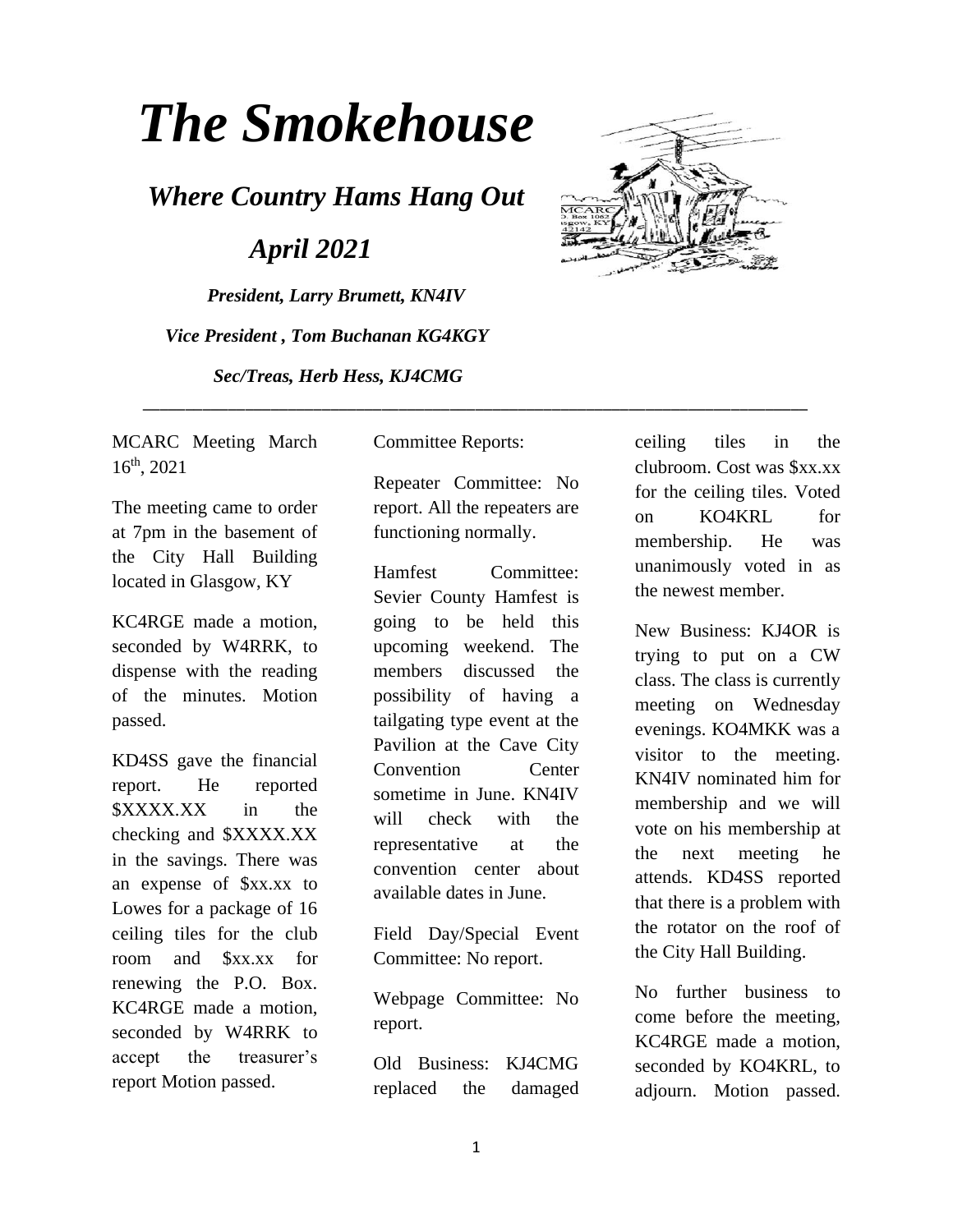There were 8 members and 1 guest present at the meeting.



## **NCVEC Question Pool Committee Seeks Input for Updated Technician Question Pool**

The National Conference of Volunteer Examiner Coordinators (**[NCVEC](http://www.ncvec.org/)**) Question Pool Committee (**[QPC](http://www.ncvec.org/page.php?id=333)**) is requesting input from the amateur radio community on new or modified questions for the 2022 – 2026 FCC Element 2 Technician Pool, which goes into effect on July 1, 2022. This may include suggestions for new questions, changes to current examination topic areas, or changes to existing questions in the current Technician Question Pool.

The OPC offered guidelines that said it's seeking input that focuses on topics that enhance public interest, understanding, and use of amateur radio, or focus on STEM hands-on learning and education, as well as questions on new technology, digital modes, station setup and operation, antennas, and emergency

and non-emergency operation.

To submit suggested questions for QPC review, the committee asks that questions have no more than two 70-character lines, including spaces. Distractors should be no more than 70-character lines long, and shorter if possible. Each multiplechoice question must be accompanied by four possible distractors and only one correct answer. The answer choices may be in any order, but the correct answer must be indicated by the letters A, B, C, or D at the beginning of the question. Those submitting suggestions should provide the resource information that supports the correct answer or the FCC Part 97 rule.

The QPC will accept question comments, revisions, and submissions from the amateur radio community **[via email](mailto:QPCinput@ncvec.org)** through June 30, 2021. This email address is a bulk forwarding mailbox, so no acknowledgement will be sent by return email. The NCVEC QPC will take all comments into consideration as it updates the Technician Question Pool for 2022 – 2026.



# **Celebrate World Amateur Radio Day 2021 on April 18**

Sunday, April 18, is World Amateur Radio Day (**[WARD](https://www.iaru.org/on-the-air/world-amateur-radio-day/)**). This year marks the 96th anniversary of the International Amateur Radio Union (**[IARU](http://www.iaru.org/)**), founded at the 1925 International Radiotelegraph Conference in Paris. ARRL cofounder and first president, Hiram Percy Maxim, 1AW, was there, and today, ARRL is the International Secretariat of the IARU. ARRL has **[resources](http://www.arrl.org/world-amateur-radio-day)** that members can use to celebrate WARD, including graphics for social media posts and radio club websites, as well as a printable flyer.

IARU has chosen "Amateur Radio: Home but Never Alone" as the theme for WARD 2021. The theme acknowledges that during our physical distancing to reduce the spread of COVID-19. amateur radio stands out as a welcome respite for its variety of activities and opportunities.

Amateur radio experimenters were the first to discover that the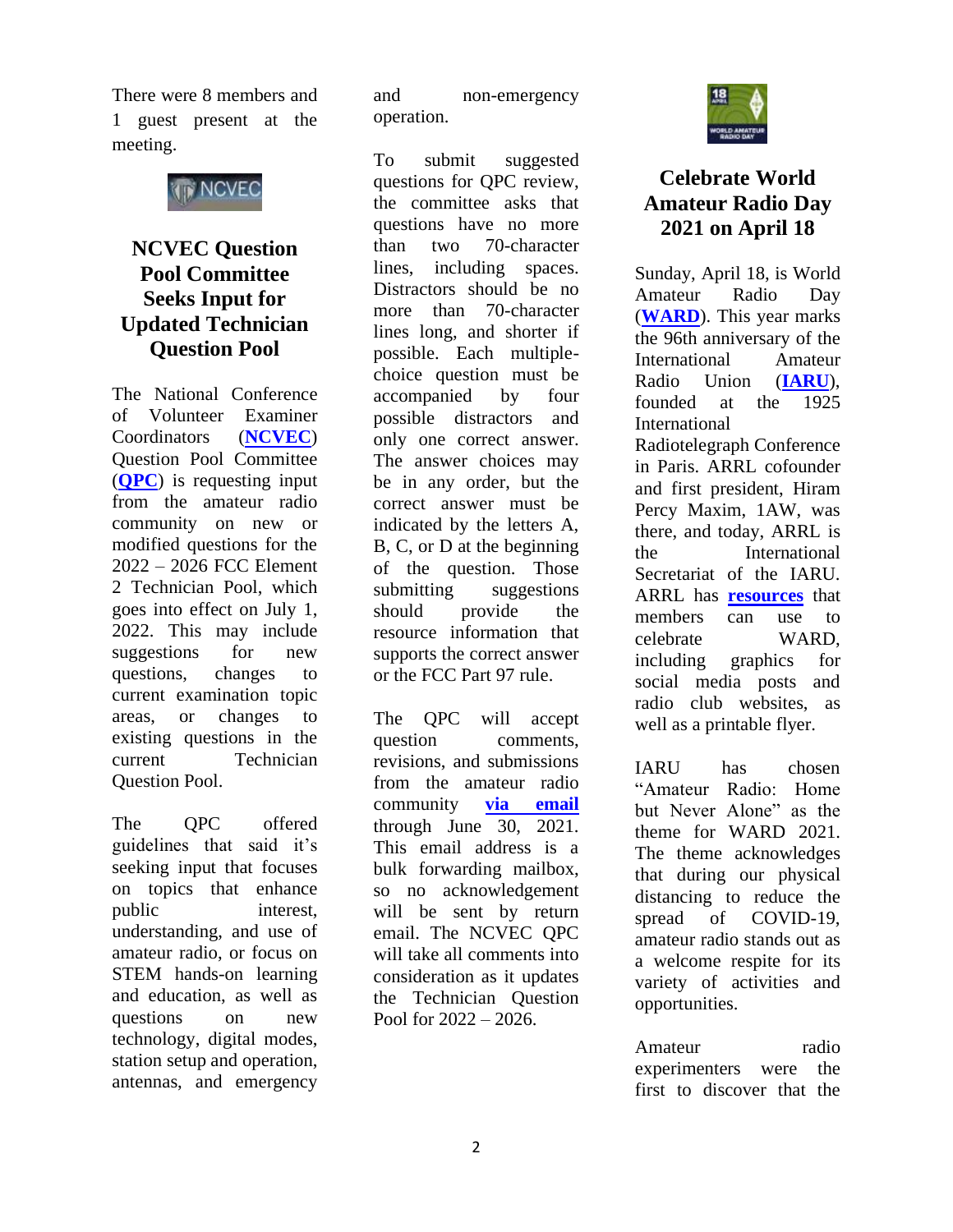HF spectrum was not the wasteland experts of that time considered it to be, but a resource that could support worldwide communication. In the rush to use these shorter wavelengths, amateur radio was "in grave danger of being pushed aside," IARU history has noted, prompting the founding of the IARU. At the 1927 International Radiotelegraph Convention, amateur radio gained allocations still recognized today — 160, 80, 40, 20, and 10 meters. Over the years, the IARU

has worked to give all radio amateurs new bands at 136 kHz, 472 kHz, 5 MHz, 10 MHz, 18 MHz, 24 MHz, and 50 MHz, and a regional European allocation at 70 MHz, and IARU defends those allocations.

The 25 countries that formed the IARU in 1925 have grown to include more than 160 membersocieties in three regions. IARU Region 1 includes Europe, Africa, the Middle East, and North Asia. Region 2 covers the Americas, and Region 3 is comprised of Australia, New Zealand, the Pacific island nations, and most of Asia. The International Telecommunication Union (**[ITU](https://www.itu.int/en/Pages/default.aspx)**) has recognized the IARU as representing the interests of amateur radio.

On World Amateur Radio Day, all radio amateurs are invited to take to the airwaves to share global goodwill with other amateurs. ARRL encourages members to promote the value of amateur radio to family and friends, and in their communities. Many volunteer ARRL Public Information Officers and Public Information Coordinators throughout the US use the time leading up to WARD as an opportunity to reach out to the media to share information about amateur radio.

"The amateur radio community has a great story to tell on the occasion of World Amateur Radio Day," ARRL Product Development Manager Bob Inderbitzen, NQ1R, said. "While the pandemic has kept many of us at home, radio amateurs have still been able to get on the air." In June 2020, ARRL Field Day, held annually as amateur radio's largest onthe-air operating event and demonstration, included nearly 19,000 participants making more than 1.8 million radio contacts in a single weekend.

"Over the last year, many ARRL-affiliated radio clubs and in-person ham radio events have moved

their group activities online. This has helped to keep radio amateurs active and involved in the common pursuit of skill, service, and discovery in radio communication and radio technology," Inderbitzen added.

Coincidentally, the SSB running of the **[ARRL](http://www.arrl.org/rookie-roundup)  [Rookie Roundup](http://www.arrl.org/rookie-roundup)** falls on WARD (1800 – 2359 UTC). The event is aimed at hams licensed for 3 years or less. Take the opportunity to wish participants "Happy World Amateur Radio Day 2021" on the air.

#### **Some WARD 2021 Activities around the Globe**

**Bahrain:** The Amateur Radio Society of Bahrain will operate A91WARD during April 14 – 18, 2021, using SSB, FT8, and DMR modes.

**Canada:** Radio Amateurs of Canada are sponsoring a "**[Get on the Air on World](http://www.rac.ca/ward2021/)  [Amateur Radio Day](http://www.rac.ca/ward2021/)**" special event.

**Germany:** The Deutscher Amateur Radio Club is operating DA21WARD for WARD, from April 18 through June 30. QSL to DK5ON.

**New Jersey:** The Fair Lawn (New Jersey)